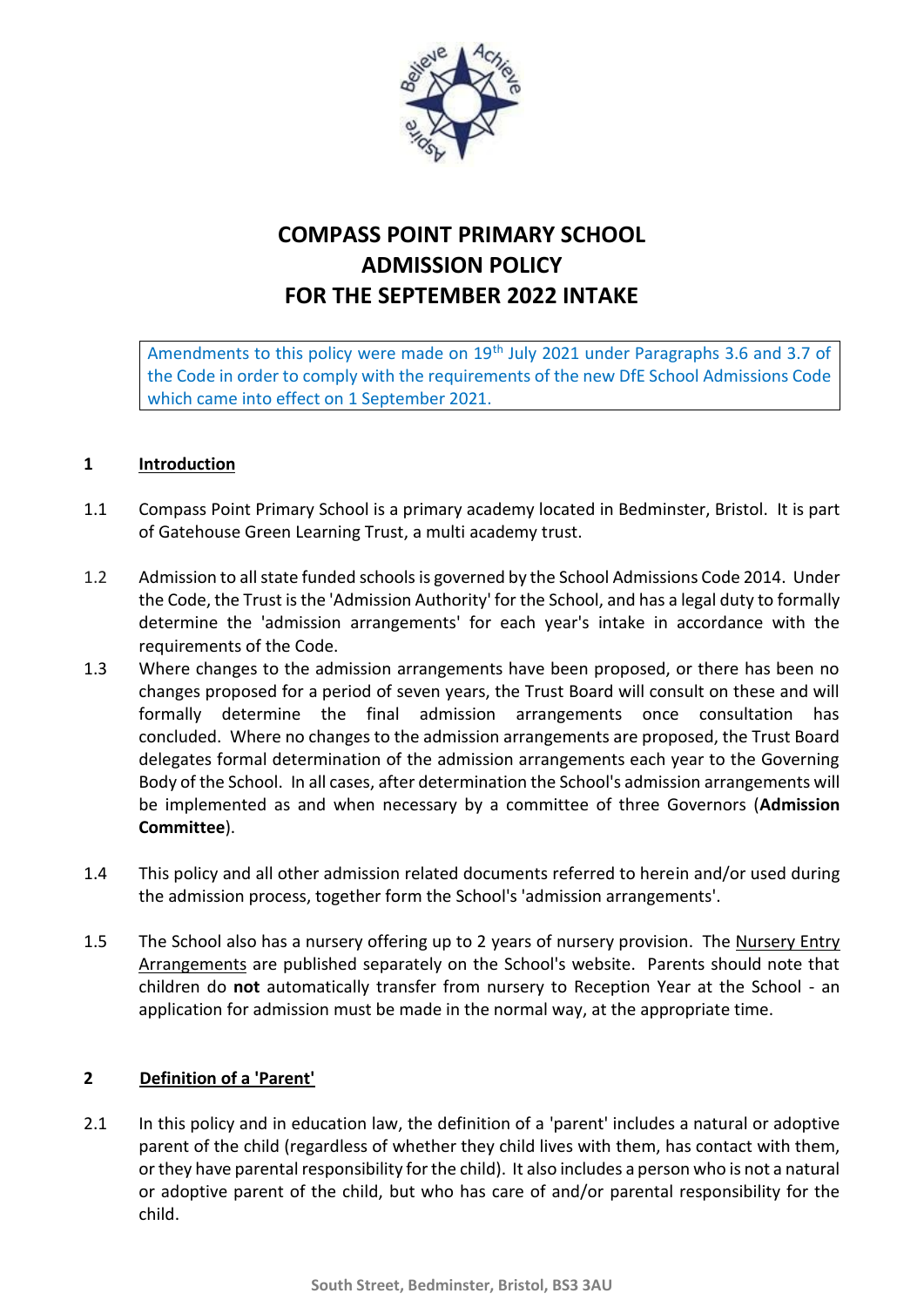# **3 Inclusivity and Equality**

3.1 The School is fully inclusive and welcomes applications for the admission of children with special educational needs (**SEN**), physical, mental or behavioural disabilities and other protected characteristics defined by the Equality Act 2010. The School's admission arrangements are determined and implemented with its equality duties in mind, including the public sector equality duty (**PSED**).

#### **4 Children with an Education Health and Care Plan (EHC plan)**

- 4.1 Children with an EHC plan are admitted to school under separate statutory procedures which are managed by the child's home Local Authority, not under the school's determined admission arrangements. Parents of children with an EHC plan should therefore liaise with their child's home Local Authority's SEN team if they want the School to be named in their child's EHC plan as their child's school.
- 4.2 Where the School is named in a child's EHC plan, the child will be admitted. Where this happens in the normal admission round (i.e. entry to Reception Year in September), these children will be allocated places before all other children, reducing the number of places left within the published admission number (**PAN**).
- 4.3 At all other times, children with an EHC plan naming the School will be admitted even where this means the PAN will be exceeded.

# **5 Published Admission Numbers (PANs)**

5.1 The PAN for **Reception Year** is **30** pupils.

# **6 Oversubscription Criteria for Reception Year**

6.1 Where there are more applications than places available, the order in which places will be allocated will be as follows:

#### 6.1.1 **Looked after and previously looked after children**

 A 'looked after child' is a child who is (a) in the care of a Local Authority, or (b) being provided with accommodation by a Local Authority in the exercise of their social services functions, in England. A 'previously looked after child' is a child who was looked after in England, but ceased to be so because they were adopted, or became subject to a child arrangements or special guardianship order, as well as a child who appears to the Admission Committee (on behalf of the Trust) to have been in state care outside of England (i.e. in the care of or accommodated by a public authority, religious organisation or any other provider whose sole/main purpose is to benefit society), but ceased to be so as a result of being adopted.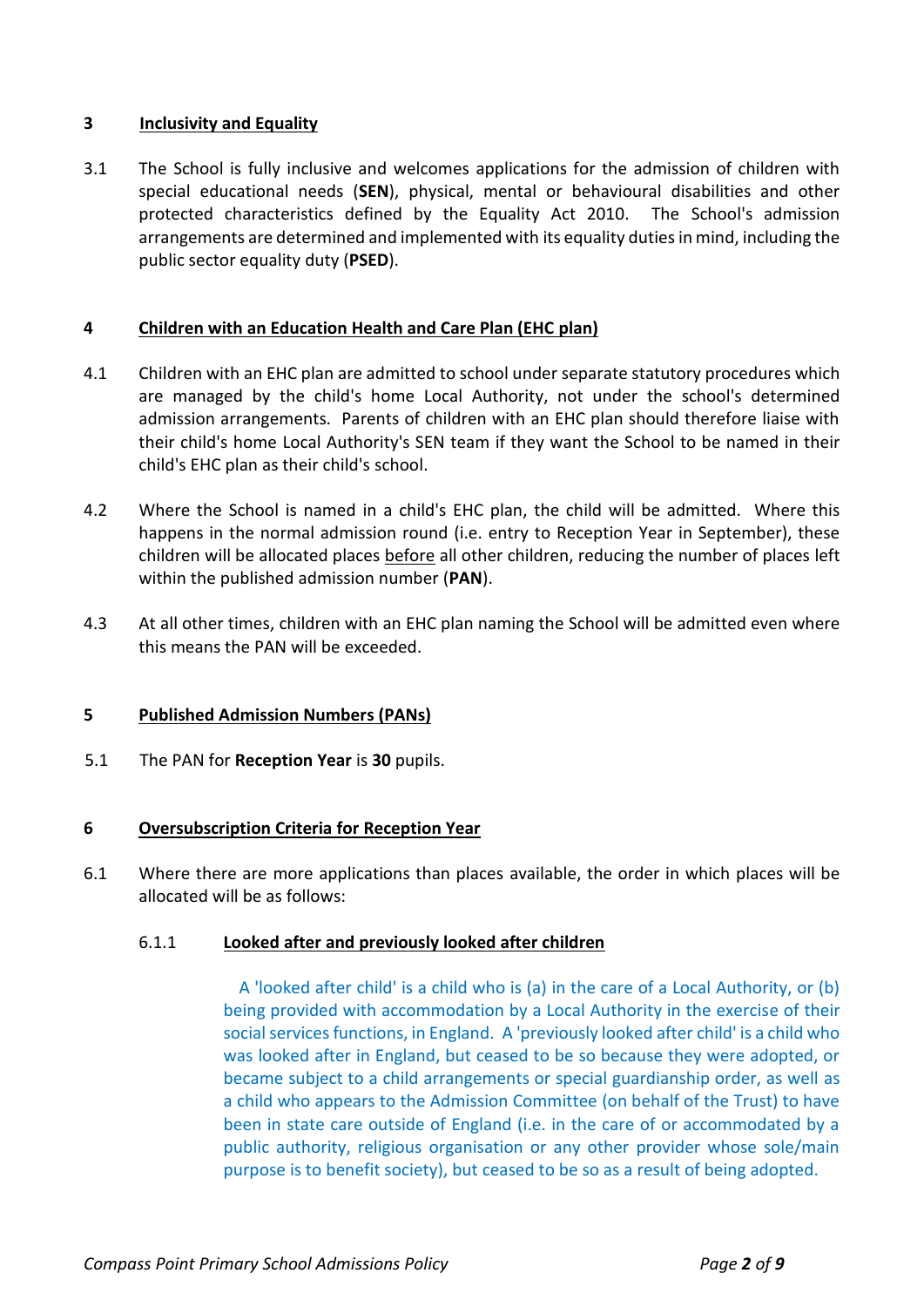Applications in this category may need to be supported by documentary evidence confirming the child's status, such as a signed letter from the child's social worker or former social worker confirming their current or previous status, an adoption, child arrangements or special guardianship order. In the case of children adopted from state care outside England (as defined above), evidence of having been in state care outside England and of being adopted will be required. Ideally, this should be received by the application deadline in the normal admission round. When assessing the evidence provided, the DfE's guidance (accessible **[here](https://www.gov.uk/government/publications/school-admissions-code--2?utm_medium=email&utm_campaign=govuk-notifications&utm_source=e8af7320-9466-4a6d-bf27-3e715ad506be&utm_content=immediately#history)**) will be followed.

 Where the Virtual School Head has already verified the child's status, parents should let the Local Authority/School know, as there should be no need for further evidence to be provided in this case.

#### 6.1.2 **Children with a sibling at the School in Reception Year to Year 6**

For inclusion in this category, the sibling must attend the School in Reception Year to Year 6 at the time of application/the application deadline **and** when the applicant child is admitted.

For the purpose of this category, a 'sibling' is a full sibling (sharing both parents), a half sibling (sharing one parent), an adopted sibling, a long term foster sibling (i.e. not a temporary placement), a step sibling (one child's parent married to the other child's parent), or a child of their parent's cohabiting partner. In all cases, the sibling must live at the child's home address (as defined by this policy) as part of the same core family unit. For the avoidance of doubt, a child of a friend or extended family member (e.g. cousin) will not be a 'sibling' for this purpose, even if they live at the same address as the applicant child.

For inclusion in this category, parents must state the sibling's details in the application form.

#### 6.1.3 **All other children**

This category will include all children who do not fall into any of the oversubscription categories above.

# **Tie Breaker**

- 6.2 Where there are more applications than places remaining in any of the oversubscription categories, the order in which places will be allocated will be determined by the distance between the child's home address (as defined by this policy) and the School, with those living nearest receiving highest priority.
- 6.3 Distance will be measured by City of Bristol using their computerised mapping system in a straight line from a specific point at the child's home address (as defined below) to a specific central point within the main building of the School, which are pre-determined by the Local Land and Property Gazetteer.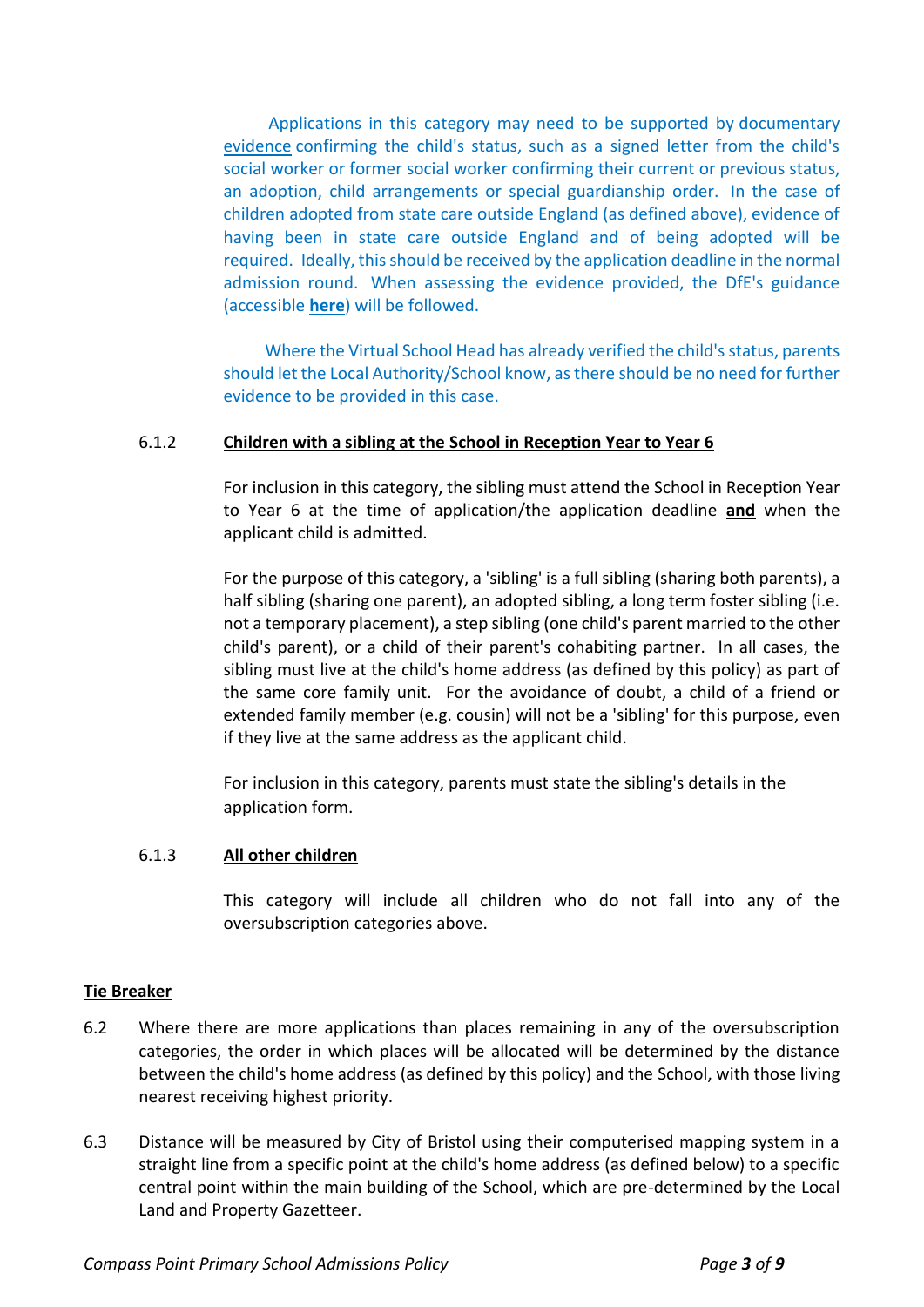- 6.4 Where the child lives in a multi-dwelling building (for example, an apartment block), distance will be measured from the same point in the building so that the distance will be the same for all children living there.
- 6.5 Where two or more children live an equal distance from the School (including where they live in the same multi-dwelling building), the order in which places are allocated will be determined by random allocation supervised by someone who is independent of the School.

# **7 Child's Home Address**

- 7.1 The child's home address is the residential (not business) address of their parent (as defined in this policy) at which they live and sleep for more than 50% of their time from Sunday to Thursday night during term time. It will usually be the address at which they are registered with their GP, hospital, dentist and/or optician at the time of application.
- 7.2 Determining home address wording needs to change to: The child's home address is the residential (not business) address of their parent (as defined in this policy) at which they live and sleep for more than 50% of their time from Sunday to Thursday night during term time. It will usually be the address at which they are registered with their GP, hospital, dentist and/or optician at the time of application.
- 7.3 Where any uncertainty arises in respect of the child's home address, the School reserves the right to seek documentary evidence to determine which address meets the definition stated above. For the avoidance of doubt, it is the address which meets this definition that will be used to process the application, which may not be the address given by the parent.
- 7.4 Where the child/child's family is/are not living in the area of the School at the time the application is submitted, the application will still be accepted and processed. However, the address used will be the child's current address unless the application is supported by documentary evidence of the future new address which will meet the definition set out above (for example, a signed tenancy agreement, formal mortgage offer, HMLR title deed/document, NHS/GP registration card/letter, etc.).

# **8 Children of UK Armed Forces Personnel/Crown Servants**

8.1 Applications for the admission of children of UK Armed Forces personnel with a confirmed posting to the area, or Crown servants returning from overseas to live in the area, will be accepted and processed before the family moves house, as long as the application is accompanied by an official letter giving a relocation date and a Unit postal address or quartering area address for use in applying the oversubscription criteria.

# **9 Statutory Maximum Infant Class Sizes**

9.1 The statutory maximum infant class size for Reception Year, Year 1 and Year 2 is 30 pupils per teacher.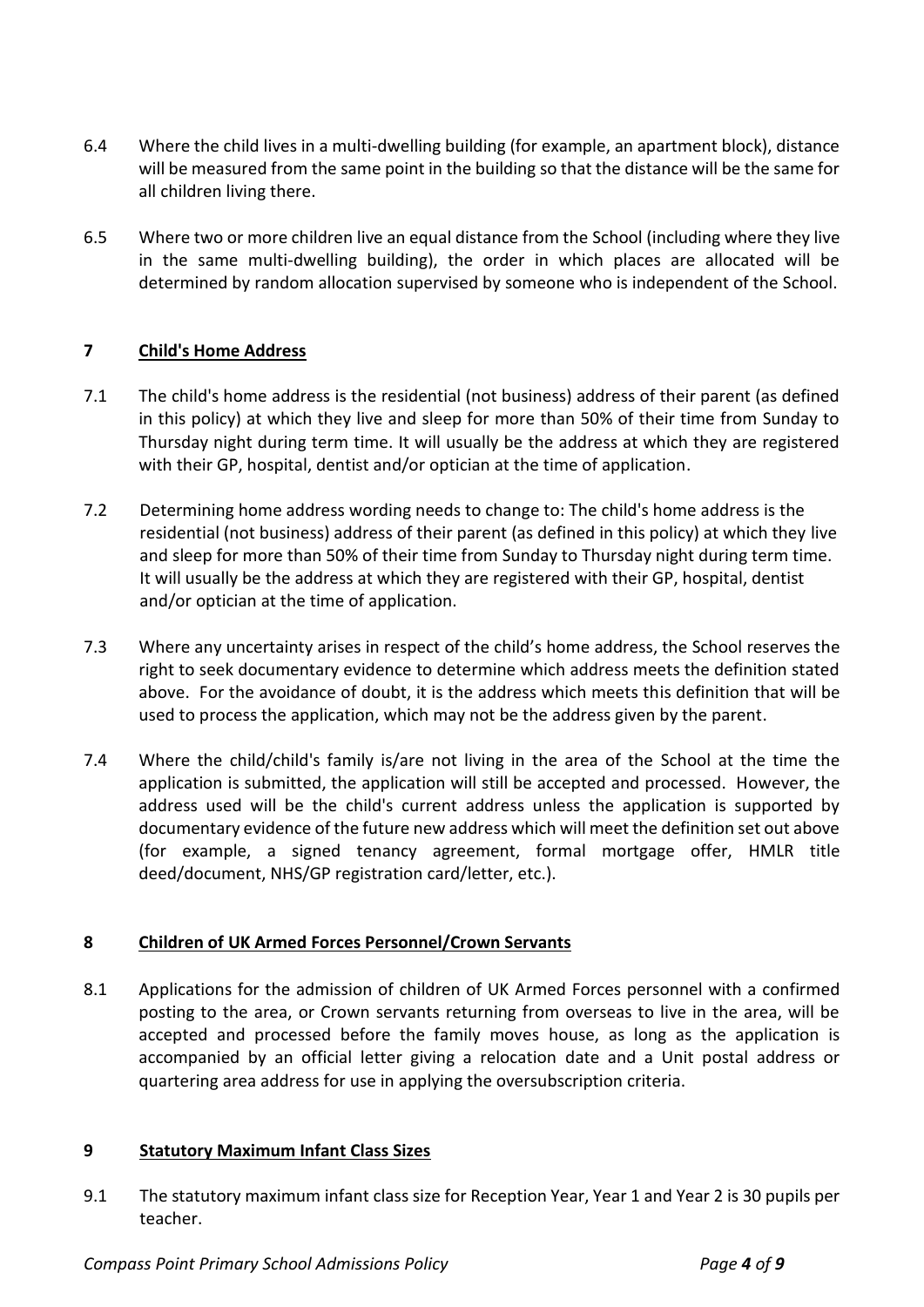9.2 However, certain categories of children may still be admitted where this would result in a class size exceeding the statutory maximum. These categories are set out in regulations and summarised at Paragraph 2.15 of the Code. Where this happens, the additional pupils are 'excepted pupils' who do not count towards the class size until it falls back to 30, when they will no longer be regarded as 'excepted pupils'.

#### **10 Twins, Triplets and Siblings of a Higher Multiple Birth (Reception Year to Year 11 Only)**

10.1 Where a twin, triplet(s) or sibling(s) of a higher multiple birth achieves a place at the School within the PAN in the normal way, but their twin, triplet(s) or sibling(s) of a higher multiple birth does not achieve a place, the School will admit their twin, triplet(s) or sibling(s) of a higher multiple birth even where this means exceeding the PAN. These pupils will be 'excepted pupils' as set out above.

# **11 Application Procedure for Admission to Reception Year in September**

- 11.1 Applications for admission to Reception Year in September are known as applications made 'in the normal admission round'.
- 11.2 Applications in the normal admission round must be made **directly to the child's home Local Authority** by completing and submitting a Common Application Form (**CAF**), which is available to download/complete online via the child's home Local Authority's website, by the application deadline. Parents must state a preference for the School in the CAF.
- 11.3 Parents should carefully consider the oversubscription criteria stated above to determine whether other documentation must be submitted in support of the application. This documentation must be submitted to the Local Authority's admission team **by the application deadline**. If not, the child will be placed in the next oversubscription category that applies.
- 11.4 The application deadline for admission to Reception year in the normal admission round is **Saturday, 15 th January 2022.**
- 11.5 National Offer Day for admission to Reception Year in the normal admission round is **Tuesday, 19 th April 2022.**
- 11.6 Applications received after an application deadline will be treated as **late applications**, which means they will be processed after all on-time applications have been processed and places allocated thereby reducing the chances of the child being offered a place.

# **12 Application Procedure for In-Year Admission (Mid-Year/Other Year Groups)**

12.1 Applications for admission to Reception Year other than in September, and to Years 1 to 6 at any time, are known as applications made 'outside the normal admission round' or 'in-year admission'.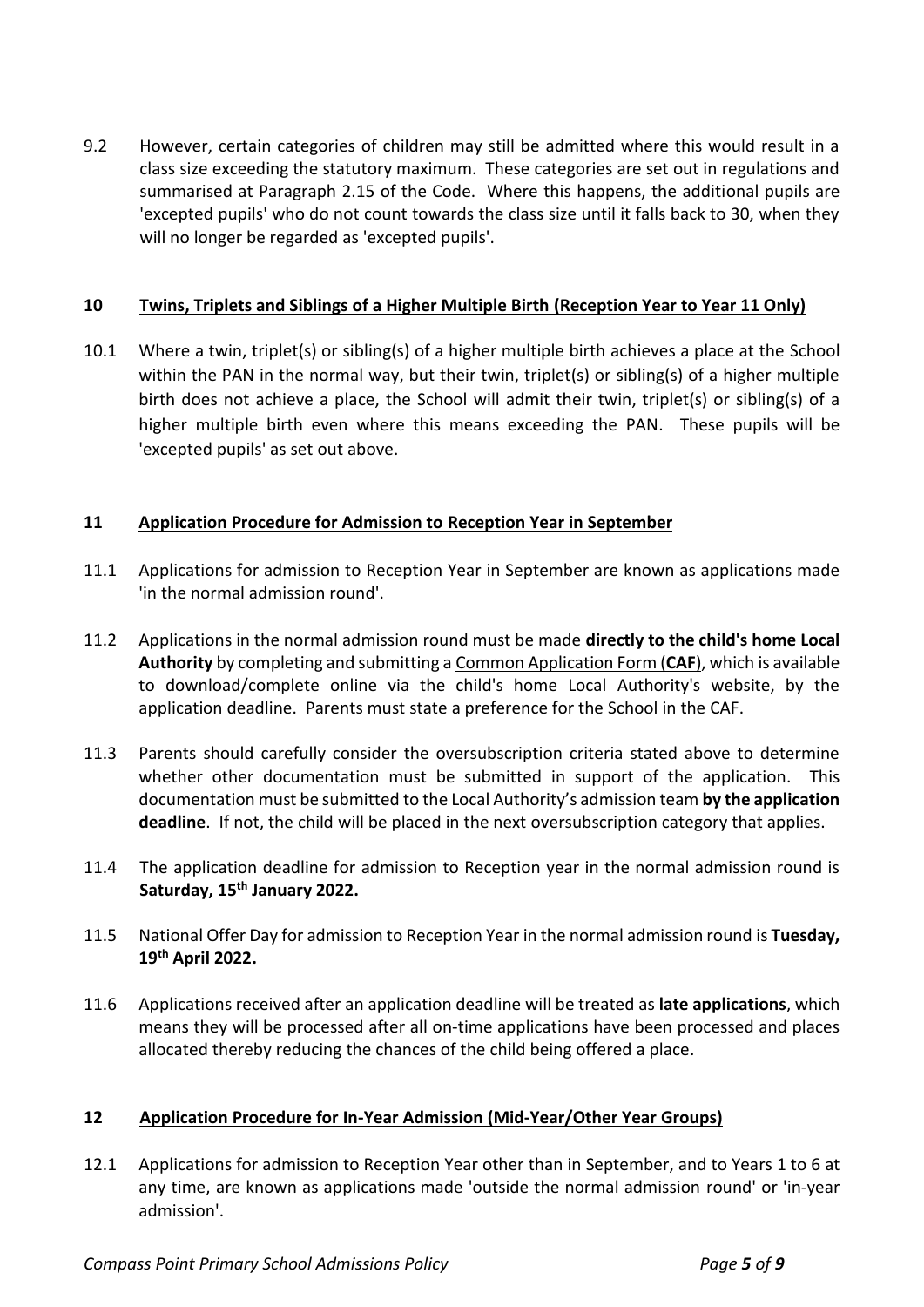- 12.2 Applications for in-year admission must be made **to Bristol City Council**, by completing an In-Year Common Application Form (**ICAF**) and submitting it to them. This form and further guidance on the process is available on Bristol City Council's website, which can be accessed **[here](http://www.bristol.gov.uk/schools-learning-early-years/in-year-admission)**.
- 12.3 Parents should carefully consider the oversubscription criteria stated above to determine whether other documentation must be submitted in support of the application. This documentation must be submitted at the same time as the application, or the child will be placed in the next oversubscription category that applies.

# **13 Waiting List**

- 13.1 On behalf of the School, the Local Authority operates a waiting list for children who are unsuccessful in achieving a place throughout the school year.
- 13.2 The waiting list is ranked strictly in accordance with the oversubscription criteria set out in this policy, and not by reference to the date that the child's name was added to the list. This means that a child's name can go down as well as up the waiting list as more names are added.
- 13.3 Children placed at the School under the Local Authority's Fair Access Protocol will take priority over children on the waiting list.
- 13.4 A waiting list is not maintained for the remainder of Reception Year and Years 1 to 6

# **14 Statutory Right of Appeal**

- 14.1 Parents have a statutory right of appeal against the refusal of a place at the School. This applies to all year groups.
- 14.2 Full details of the statutory right of appeal will be set out in the formal letter notifying parents of the refusal of a place, including the deadline for lodging an appeal.
- 14.3 The School will also publish an appeals timetable for appeals against the refusal of a place in the normal admission round (i.e. to Reception Year in September) alongside this policy on or before 28 February in the year in which offers are made.

#### **15 Deferred Entry and Part-Time Attendance in Reception Year**

15.1 All children are entitled to a full-time place in Reception Year in the September following their fourth birthday. Children do not, however, reach compulsory school age (CSA) until one of three prescribed dates following their fifth birthday as follows:

| Born on or between:         | Prescribed date the child reaches CSA: |
|-----------------------------|----------------------------------------|
| 1 September and 31 December | 31 December                            |
| 1 January and 31 March      | l 31 March                             |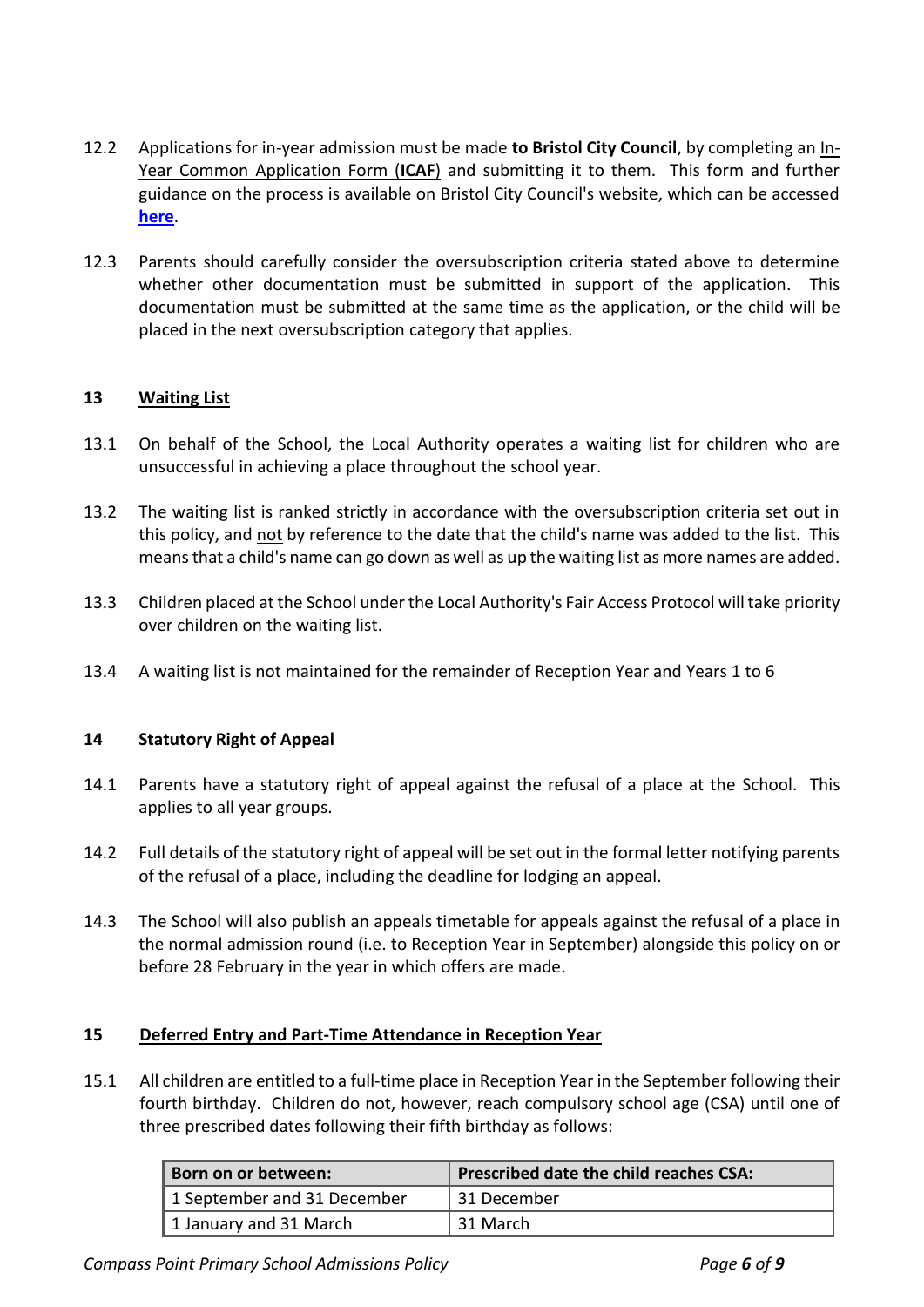| 1 April and 31 August | 31 August (a whole school year later) |
|-----------------------|---------------------------------------|
|                       |                                       |

- 15.2 Parents have an absolute right to decide that their child will not start school until they reach CSA, which is known as 'deferred entry' (or 'delayed entry' in the case of 'summer born children' - see below). The School has no discretion to refuse to allow this.
- 15.3 Where parents choose to defer entry until later in the school year, the School will hold their place in Reception Year for them, rather than giving it to another child, for a maximum of two terms (i.e. until the Easter end of term holiday). Places cannot be deferred or retained beyond this point.
- 15.4 Parents also have an absolute right to decide that their child will attend school part-time until they reach CSA. In this case, the right can be exercised throughout the school year (i.e. all three terms), and it can also be combined with the right to defer. For example, a child born on 5 February could defer starting school until the first day of term after the Christmas and New Year break, and then attend part-time until the Easter break.
- 15.5 Where parents want to defer their child's entry and/or choose for them to attend school parttime, they should apply for a place in the normal way and, once they have accepted the offer of a place, notify the School of their decision, preferably in writing. There is no need to give reasons.

#### **16 Delayed Entry for Summer Born Children**

- 16.1 Children born between 1 April and 31 August (known as 'summer born children') do not reach CSA until 31 August, and are therefore not legally required to start school until one school year after they became entitled to a full-time place in Reception Year.
- 16.2 Parents of summer born children can defer their child's place for one or two terms and/or choose for their child to attend part-time throughout the school year, as set out above. However, they cannot defer their child's place for a whole school year and still retain it. If they do not want their child to start school at all until the following year, they will need to refuse the offer of a place and apply for admission again the next year.
- 16.3 However, where a summer born child is admitted one school year later than usual, the default position is that this would be to Year 1 with their normal age group. This means a) they will have missed Reception Year entirely, and b) they will only achieve an offer of a place if there is one available in Year 1, which is uncommon.
- 16.4 Parents can, however, make a request for their child to be admitted one year later than usual, outside their normal age group, to Reception Year. The procedure for making these requests is set out below, however parents should note that, unlike with deferred/delayed entry and part-time attendance, there is no absolute right for a child to be admitted outside their normal age group - this is at the discretion of the admission authority for the school involved.
- 16.5 Parents are strongly encouraged to make their requests in a timely manner, preferably well ahead of any application deadlines, so that they can obtain a decision in principle, which will enable them to make informed decisions when they subsequently apply for admission.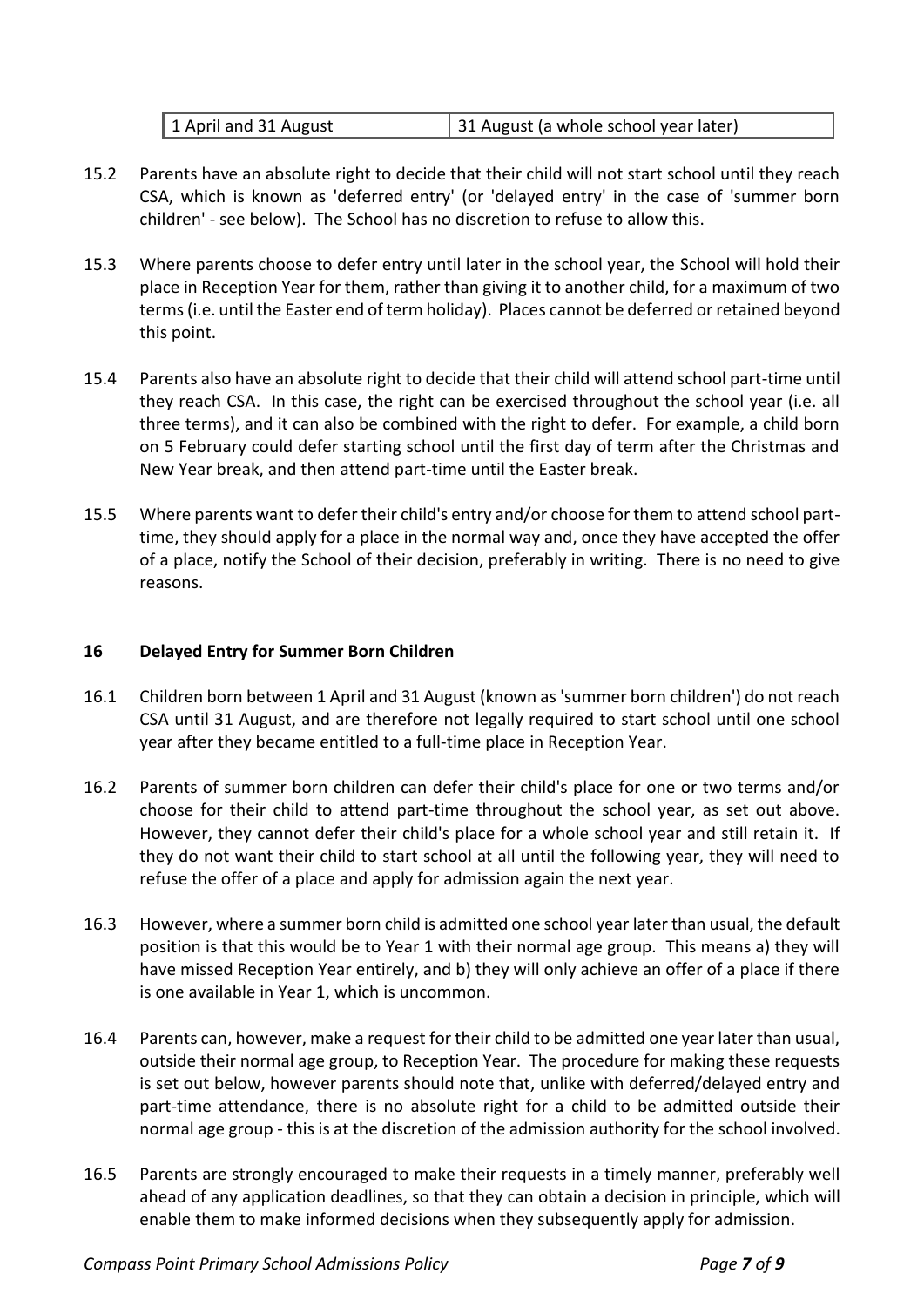# **17 Requests for Admission Outside Normal Age Group**

- 17.1 Parents have a right to request that their child is admitted to a year group other than their normal year group at the School. This may be to a year group below or above, and there may be a variety of reasons for making this request. For example, the child might be gifted, suffer from long-term or serious illness, or have been educated overseas and/or used to studying at a different level (these are examples only, not an exhaustive list).
- 17.2 However, parents do not have a right to decide that their child **will** be admitted outside their normal age group. Such requests must be considered by the School's Admission Committee, in order to decide whether or not to agree the request **in principle**, or refuse the request, taking into account the factors set out below.
- 17.3 Requests for admission outside normal age group are not applications for admission, which must still be made in the usual way. Parents are strongly encouraged to make their requests in a timely manner, preferably well ahead of any application deadlines, so that they can obtain a decision in principle which will enable them to make informed decisions when they subsequently apply for admission. A separate request must be made to the Admission Authority for each school being considered.
- 17.4 The Admission Committee will make decisions on the basis of **the circumstances of each case** and in the **best interests of the child concerned**, taking into account the parents' views, information about the child's academic, social and emotional development, the child's medical history and the views of their medical professionals, whether they have previously been educated or attended nursery out of their normal age group, and whether they may naturally have fallen into a lower age group, if it were not for being born prematurely. They will also take into account the views of the Headteacher of the School and, where provided, the Headteacher of any current or previous school. This is not an exhaustive list, and parents may put forward any matters for the Admission Committee to consider.
- 17.5 Parents should make their requests by completing a Request for Admission Outside Normal Age Group Form and submitting it with any supporting documents to the School marked for the attention of the Clerk to the Admission Committee. This form is available to download on the School's website or in hard copy from the School's main office.
- 17.6 In all cases, the Admission Committee will notify parents of the outcome of their request formally in writing, explaining its reasons in sufficient detail for parents to understand why it came to that decision. Where the request is agreed in principle, this letter should accompany the application for admission subsequently made for a place at the School.
- 17.7 Parents do not have a statutory right of appeal against a refusal of a request for admission outside normal age group, but they may submit a complaint under the School's published Complaints Policy if they do not believe the request was dealt with by the Admission Committee properly. Parents do, of course, have a statutory right of appeal if they also applied for admission and a place was refused in the child's normal year group as well.